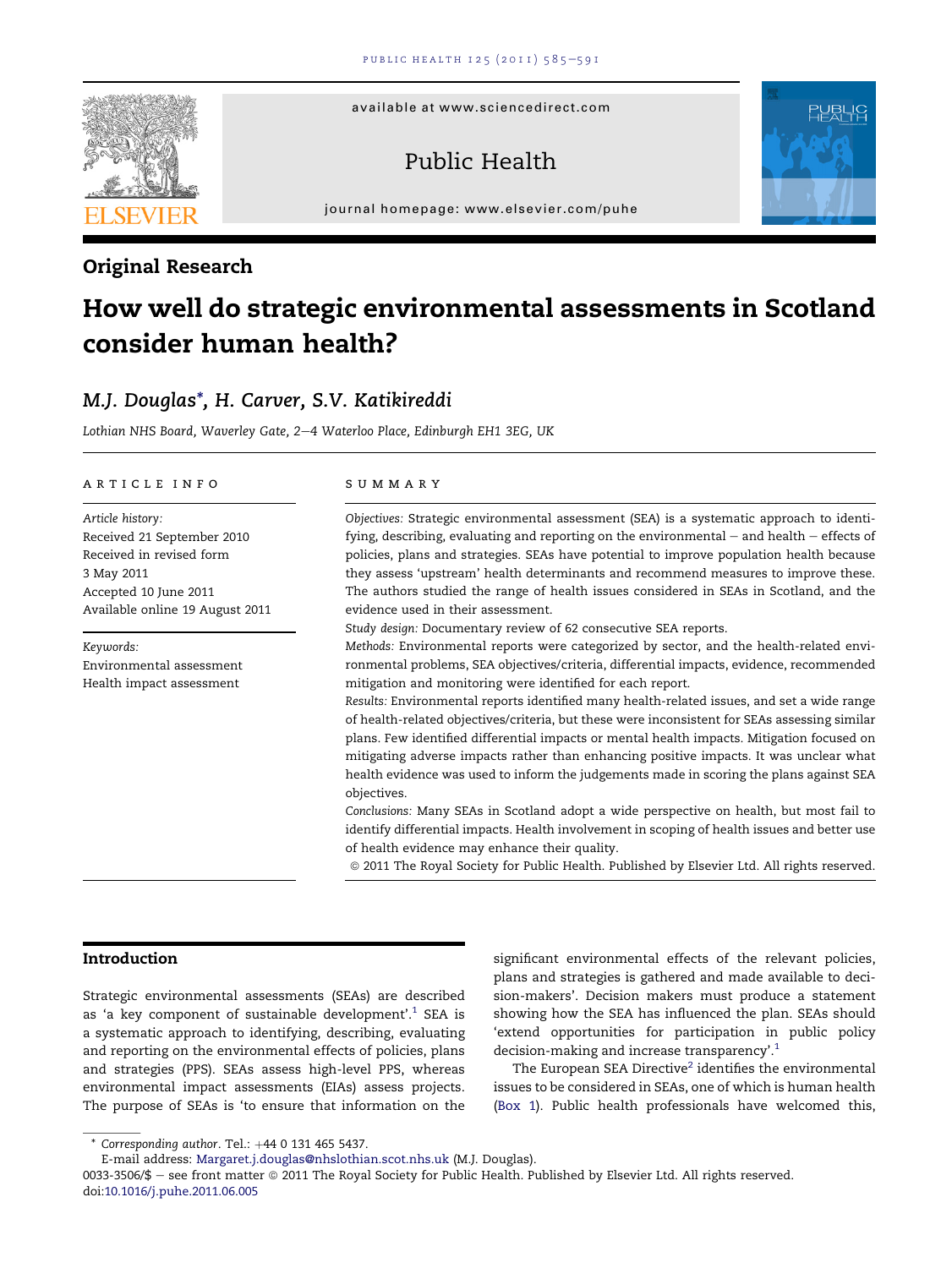Box 1 Environmental issues to be considered in strategic environmental assessments.

- Biodiversity, flora, fauna
- Population
- Human health
- Soil
- Water
- Air
- Climatic factors
- Material assets
- Cultural heritage (including architectural and archaeological heritage)
- Landscape
- $\bullet\,$  Inter-relationships between these issues

recognizing that policies and plans in all sectors may impact on health. Integrating consideration of health into SEA can form part of a multisectoral approach to protecting and improving people's health, and increase the transparency of decision-making.[3](#page--1-0) SEAs can consider health impacts relating to social as well as biophysical determinants.<sup>4</sup> Incorporating the full range of health impacts could avoid the need for separate health impact assessments (HIAs), and therefore reduce duplication of assessment.<sup>4</sup> Notably, SEAs are a statutory requirement whereas HIAs are not.

The Directive identifies 11 sectors that are required to undertake SEA. Scottish legislation requires all public bodies to perform SEA, but Scottish guidance advocates including a narrower range of health issues. It states 'the definition of health in the context of SEA should... be considered in the context of the other issues outlined in Schedule 3(6) of the Act, thereby focussing on environmentally-related health issues such as significant health effects arising from the quality of air, water or soil'.<sup>[1](#page--1-0)</sup> This is reinforced by the identification of the Scottish Environmental Protection Agency (SEPA) as the health consultation authority for SEA. SEPA's remit covers air, water and soil quality, but not social determinants of health.<sup>5</sup>

#### How SEAs are conducted

Scottish legislation requires responsible authorities to submit a screening report, a scoping report, an environmental report (ER) and a postadoption statement to the SEA gateway. The guidance suggests outline contents of  $ERS<sup>1</sup>$  $ERS<sup>1</sup>$  $ERS<sup>1</sup>$  (Box 2).

ERs list other PPS relating to the environmental issues, and identify key issues of relevance from each to consider in the SEA. ERs also present baseline data for each of these issues, often a large volume. These are used to define 'relevant aspects of the current state of the environment' and 'environmental problems'. The assessors then identify objectives and/or criteria to assess the plan against. SEA objectives are 'a yardstick against which the environmental effects of the PPS can be assessed'. $1$  Typically, ERs contain a matrix of the elements of the plan against the SEA objectives, with symbols showing how each element will impact on each

objective. The reports identify and assess alternatives to the plan being assessed. Mitigation measures are identified and recommendations are made for monitoring following implementation.

The authors studied the range of health issues that are being considered in SEAs in Scotland, and the evidence used to underpin their assessment.

#### Methods

This review was based on the ERs. All ERs submitted to the SEA gateway between November 2007 and October 2008 were obtained. A documentary review was performed using a framework that was developed based on elements from the recommended contents of ERs. The following were identified for each ER:

- the health PPS identified in the context section;
- $\bullet$  the health-related environmental problems identified;
- $\bullet\,$  the health-related sea objectives/criteria;
- identification of differential impacts;

Box 2 Environmental reports: recommended contents. Non-technical summary

Introduction

- Purpose of this environmental report and key facts about the PPS
- SEA activities to date

#### Context

- Outline and objectives of the PPS
- Relationship with other PPS and environmental objectives
- Relevant aspects of the current state of the environment
- Environmental problems
- Likely future of the area without the PPS
- $\bullet$  SEA objectives

Assessment of environmental effects and measures envisaged for the prevention, reduction and offsetting of significant adverse effects

- Alternatives considered
- Assessment methods
- Assessment of PPS and alternatives
- Measures envisaged for the prevention, reduction and offsetting of any significant adverse effects

#### Monitoring

Next steps

Appendix A. Links to other PPS and environmental objectives

Appendix B. Full assessment results